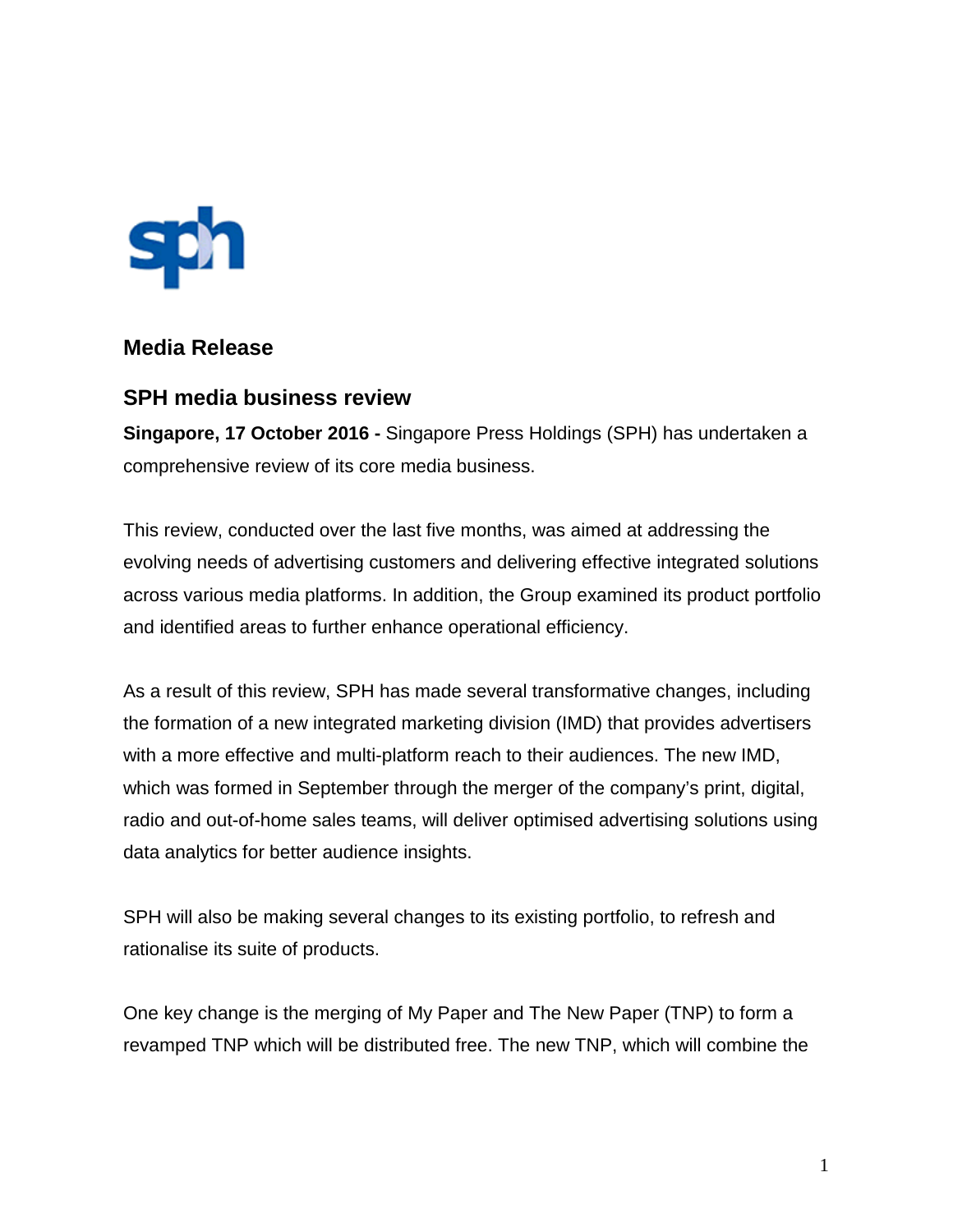strengths of both products, will be available from December at existing distribution points including MRT stations. It will continue to be available online.

Mr Warren Fernandez, Editor-in-Chief of English/Malay/Tamil Media group, said: "The New Paper currently has daily average sales of more than 60,000 which means over 60,000 people are prepared to pay 70 cents each day for the paper. Merging TNP with My Paper, making it free and increasing its circulation to up to 300,000 copies, is a bold decision to serve our readers with a strong product and with revamped content. TNP has a long tradition of remaking itself to stay attuned to readers' interests and needs. That's part of its DNA. So now, we're making it new again, and planning a product that we believe both readers and advertisers will find appealing."

In view of the changing media landscape, SPH will be carrying out a right-sizing exercise across the Group to reduce operating costs. This will involve a staff reduction of up to 10% over two years through attrition, retirement, non-renewal of contracts, outplacement and retrenchment.

SPH will work with the relevant unions to ensure that fair terms are given to affected staff and will extend to them the necessary help to support them in their transition.

Mr Alan Chan, CEO of SPH, said: "We have done a comprehensive business review to strengthen our position in a tough economic and media environment. Market conditions will remain difficult with the continuing disruption of the media industry.

"We have had to take difficult decisions on cost control measures to improve operational efficiency. We will continue to innovate and invest in our media products to stay ahead and relevant. At the same time, we will grow our business adjacencies to diversify revenue streams and maximise stakeholder value."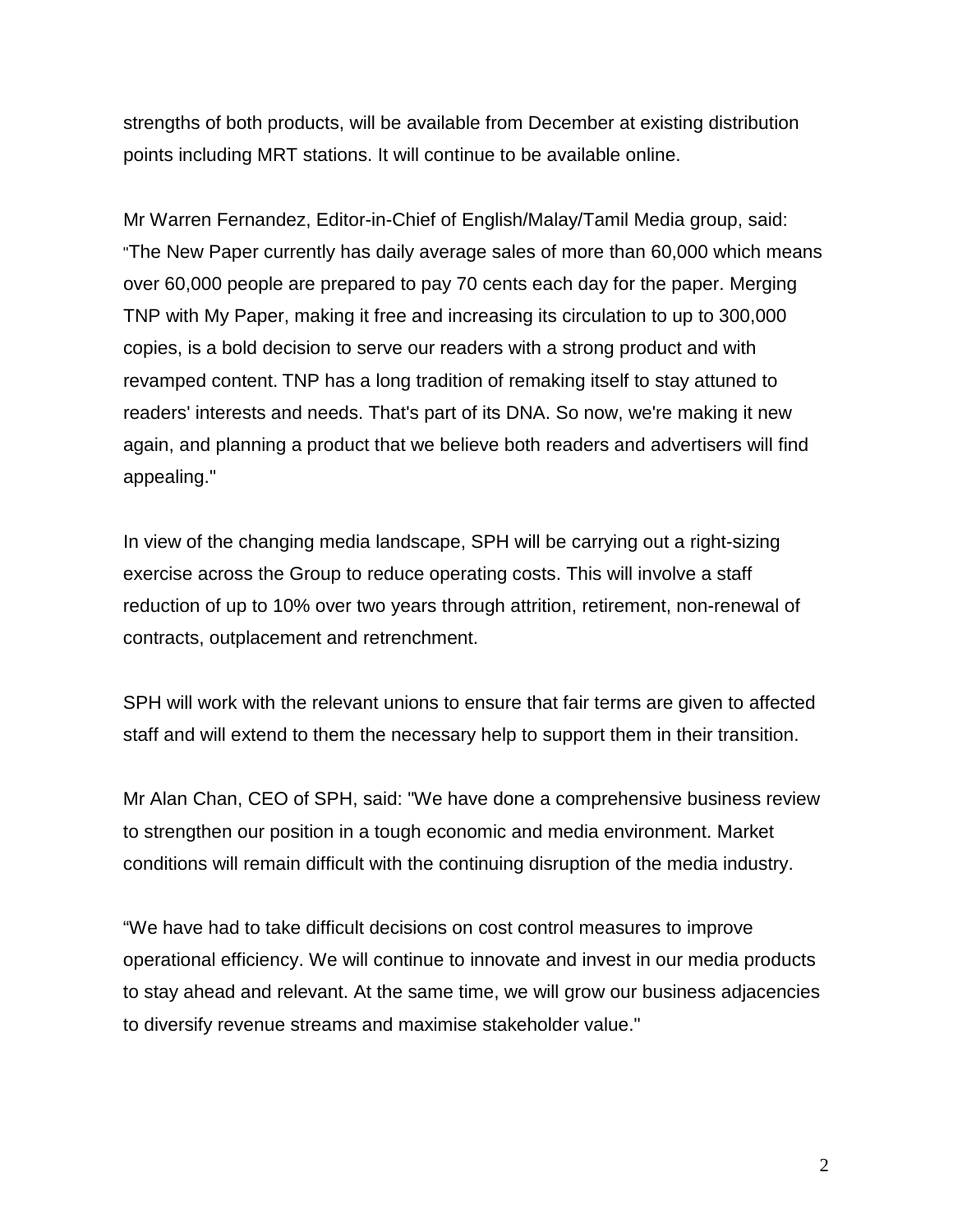### **Issued by Singapore Press Holdings Ltd Co. Regn. No. 198402868E**

For more information, please contact:

Chin Soo Fang Head Corporate Communications & CSR Division Singapore Press Holdings Ltd DID: 6319 1216 Email: soofan[g@sph.com.sg](mailto:yeosc@sph.com.sg)

### **About Singapore Press Holdings Ltd**

Incorporated in 1984, main board-listed Singapore Press Holdings Ltd (SPH) is Asia's leading media organisation, engaging minds and enriching lives across multiple languages and platforms.

#### **Media**

The English/Malay/Tamil Media group comprises the print and digital operations of The Straits Times, The Business Times, The New Paper, Berita Harian, My Paper (English section) and their respective student publications. It also includes subsidiaries Tamil Murasu Ltd, which publishes Tamil Murasu and tabla!; book publishing arm Straits Times Press; SPH Data Services, which licenses the use of the Straits Times Index in partnership with the Singapore Exchange and FTSE-Russell Ltd; financial data company ShareInvestor; and the two English stations of SPH Radio - Kiss92 and ONE FM 91.3.

The Chinese Media group publishes three Chinese newspapers in print and digital format - Lianhe Zaobao, Lianhe Wanbao and Shin Min Daily News; four student weeklies - zbCOMMA, Thumbs Up, Thumbs Up Junior and Thumbs Up Little Junior, ZBBZ Newsgazine and My Paper (Chinese section). It also operates SPH Radio's Chinese radio station, UFM100.3, and Focus Publishing, which produces a range of books and magazines including U-Weekly.

SPH's other new media initiatives include AsiaOne, Stomp, [zaobao.sg,](http://zaobao.sg/) [zaobao.com](http://omy.sg/) and SPH Razor.

On an average day, 2.4 million\* individuals or 58 per cent of people above 15 years old, read one of SPH's news publications in print copies or one of our digital platforms. (*\* Nielsen Media Index 2015, Monday-Sunday, read any SPH newspapers in print or digital format)*

SPH Magazines, SPH's wholly-owned subsidiary, publishes and produces more than 100 magazine titles and has various online sites, like [hardwarezone.com,](http://hardwarezone.com/) [herworldplus.com](http://herworldplus.com/) and [luxuryinsider.com](http://luxuryinsider.com/) in Singapore and the region, covering a broad range of interests from lifestyle to information technology. It has also invested in digital newsstand Magzter.

SPH also provides out-of-home (OOH) advertising options where it manages large format screens and static billboards at key locations in the Central Business District, Orchard Road, City Fringe as well as major heartland hubs.

SPH Buzz is a modern retail convenience chain with a network of stores around the island.

SPH has a 20 per cent stake in MediaCorp TV Holdings Pte Ltd, which operates free-to-air channels 5, 8 and U, and a 40 per cent stake in MediaCorp Press Limited, which publishes the free newspaper, Today.